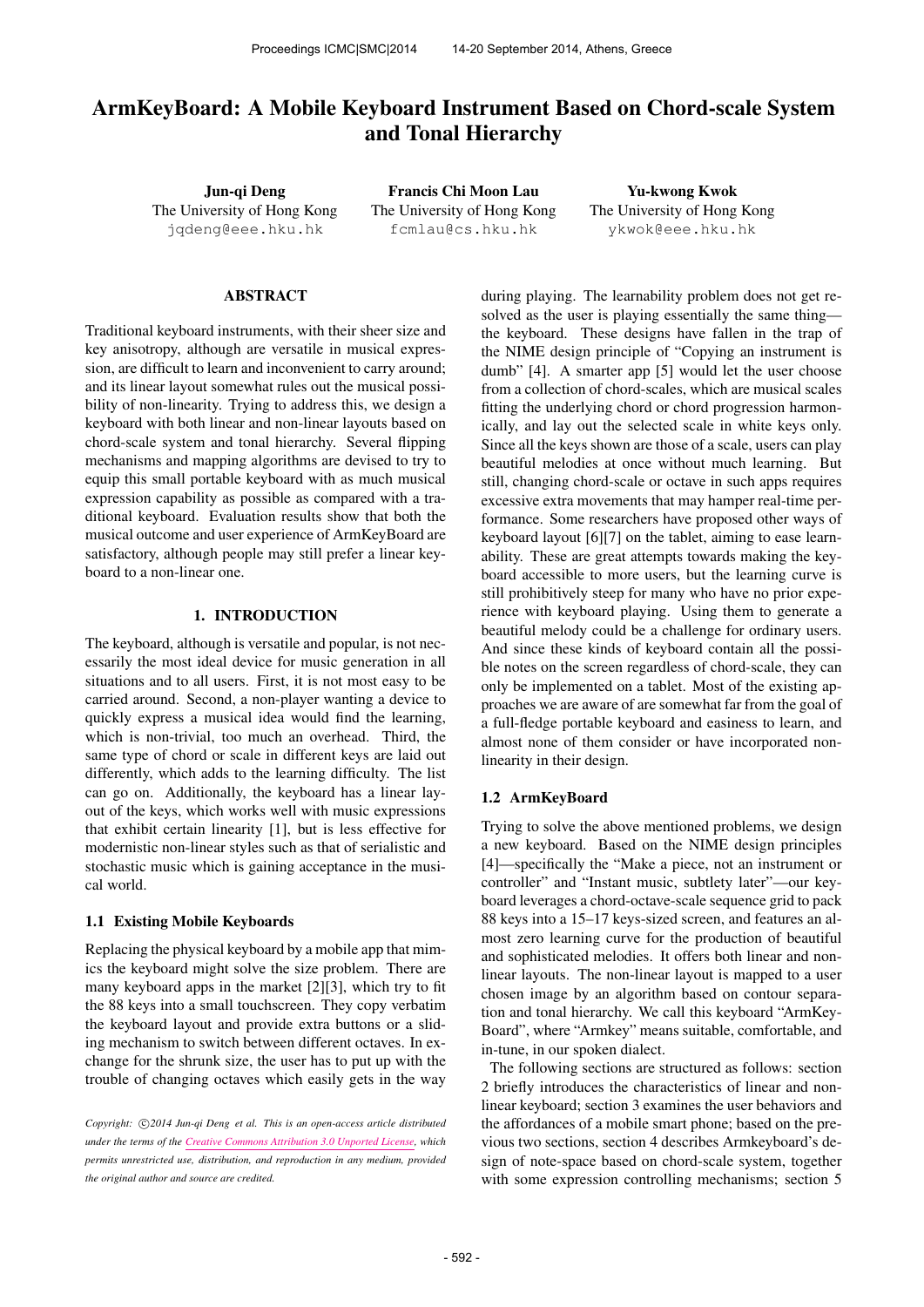describes how Armkeyboard leverages the knowledge of linear and non-linear layout to map the notes to image regions based on tonal hierarchy. Then we have the evaluation at section 6 based on an existing digital instrument evaluation framework, followed by the discussion section.

# 2. TWO TYPES OF KEYBOARD LAYOUT

In the remaining discussion, "keyboard" refers to an instrument implementing a series of key-note pairs and deterministically generates a note when a key is pressed. "Layout" refers to the spatial arrangement of those key-note pairs.

Linear layout is characteristic of a piano. From left to right, each key is mapped to a unique note value. Every next key is mapped to a note value exactly 1 (in MIDI terms) higher than the previous one. This has a significant impact on music making, since people naturally feel more comfortable with playing on adjacent keys than nonadjacent keys, leading to smaller intervals appearing more often than larger ones, as can be seen in music literature such as "the Real Book" [8].

Non-linear layout can have many more possibilities, such as a random note being paired with a random key or one note being paired with several keys. Note that in our current discussion, several notes being paired with one key is not valid by the definition of keyboard. Non-linearity may further allow using any key setting other than the traditional setting. For example an image can be divided into several sections, each serving as a key of the keyboard. The idea of non-linear keyboard is not new. There are existing applications such as [9] or papers such as [10] talking about similar ideas, most of which are built around the idea of sampling. In our design, however, the audio content generated by a key is a note, and we focus on the nontraditional arrangement of keys and notes, and not sampling.

## 3. MOBILE SMART PHONE

If portability is a concern, the best solution to having a keyboard is to implement it on a smart phone. We had the following considerations concerning smart phones before went ahead with the design.

1. We assume the users are mostly non-musicians. This calls for a flat learning curve so that the users are able to play good but not too simple music, which can help reach the goal of making the piano keyboard available to as many people as possible.

2. The smart phone's screen is small. This means there could be fuzziness in touching a certain key. And the degree of fuzziness is dependent on the number of keys. If there is only one key which occupies the whole screen, there is no fuzziness issue at all because every tap on the screen results in the same note. If all 88 keys are to be equally distributed on an iPhone 5 screen, each key has only a space of about  $82mm^2$  (less than  $1cm^2$ ), which translates to much fuzziness. In a word, since the screen is small, we have to make good use of the space, do clever mapping and embrace fuzziness.

3. The smart phone is programmable. This means we can apply whatever mapping and try whatever level of fuzziness we want. We can make the layout linear or nonlinear. For non-linear layouts, there are countless possibilities. Musical concerns can be leveraged to rule out some of these possibilities. For example, if we assume that within any short range of a musical process, all the perceptible notes must belong to a certain chord-scale if this short range itself belongs to a larger meaning group, then the keyboard should minimally play one chord-scale at a time. In our design, we actually apply this assumption, which is reasonable for many classical or non-classical music forms [11], although it may not apply to some modern or contemporary music forms such as serial music, twelve-tone music, or stochastic music. For these different music forms, we need to make different musical assumptions ahead of the design.

# 4. NOTE SPACE AND CONTROL

Now we start our discussion of the design of ArmKey-Board. This section is about how to make efficient use of the available screen space and how to make it possible for a new user to create good music instantly. The next section talks about the linear and non-linear keyboard layout adopted by ArmKeyBoard and the key-note mapping algorithms in different keyboard layouts.

# 4.1 Chord, Scale and Octave

With respect to the assumption in the last section—the keyboard should minimally play one chord-scale at a time, ArmKeyBoard treats the small screen as a cache, caching the currently playing chord-scale in the current octave range, while other octaves and chord-scales are waiting to be loaded when needed. In view of the small screen size, we decide to cache 15–17 notes—two octaves of a scale.

Changing chord-scale or octave on a piano in real time is easy for a pianist, but could be a nightmare for nonpianists. Therefore, ArmKeyBoard needs a special mechanism to load other chord-scales and octaves into the foreground, so that the player can easily switch music expression ranges in real time. To this end, we adopt a chordoctave-scale sequence grid as shown in Figure 1.

Users can switch between different chord-octave-scales using a gravity X gesture (Figure 2). Meanwhile, users can also flip octaves within the same chord-scale using swipe gestures. To summarize, in Figure 3, the screen is a cache of the active note space, while the spaces around the active space can be loaded in real-time via gravity X or swipe gestures.

# 4.2 Expression Parameters

Because our design is based on the piano keyboard, the most dominant expression parameter, velocity, should be implemented. In the linear layout, since key-note mapping is 1-to-1 and the position of each key is equally distributed along the y-axis, velocity can be easily controlled by position X. While in the non-linear layout, position X cannot be used because keys can be in any shape and anywhere;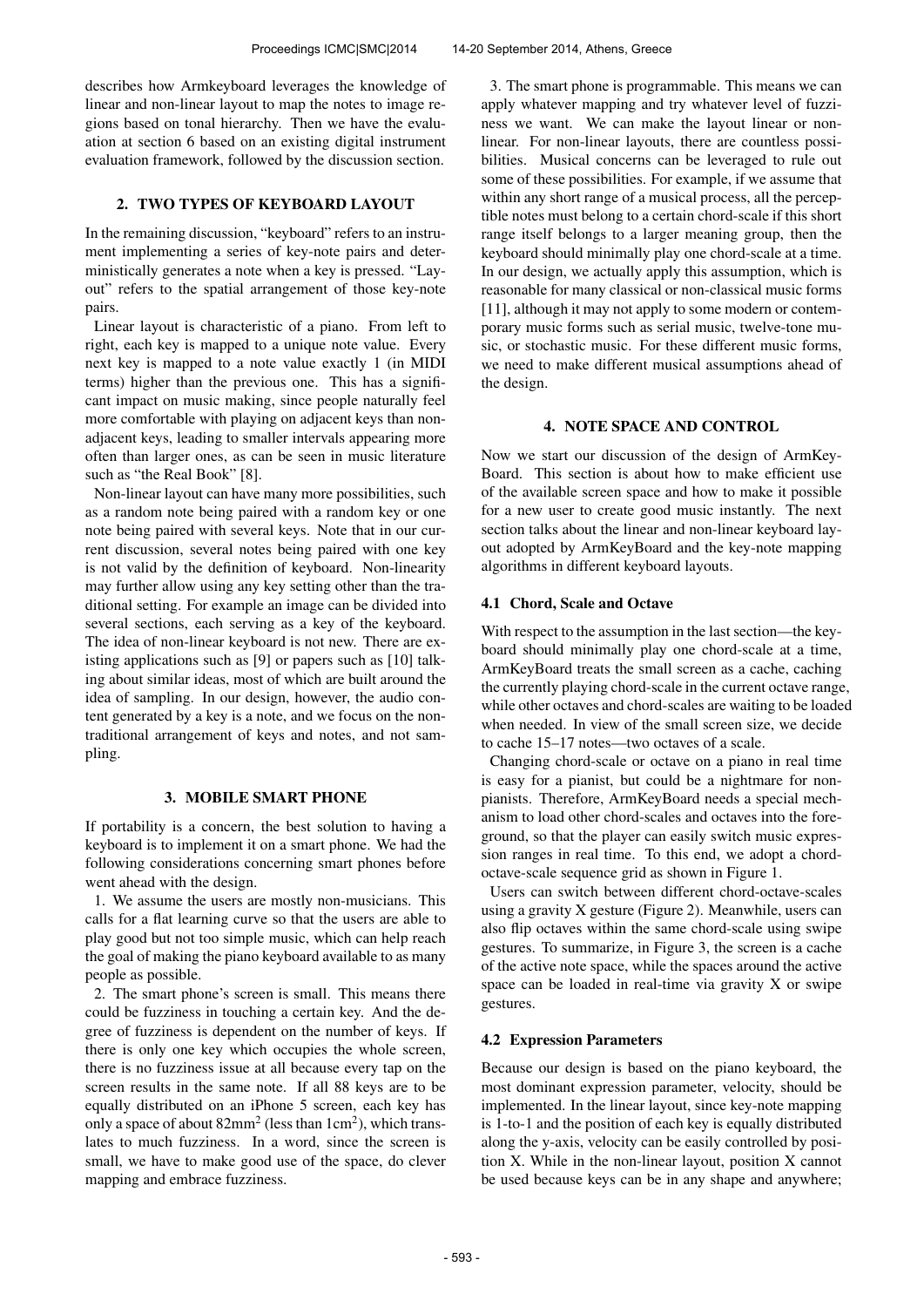## Proceedings ICMC|SMC|2014 14-20 September 2014, Athens, Greece



Figure 1. On the left is the chord-octave-scale grid, where each square can be set as one chord-octave-scale combination (such as C-4-Lydian), and consecutive squares form a sequence which can be saved as preset; The sequence is read from left to right, and when it reaches the rightmost, back to the leftmost square on the next line; On the right is the chord-octave-scale preset browser looking at the already saved chord-octave-scale sequence presets.



Figure 2. Gravity X gesture, which is used for switching to the next or previous page of notes determined by the chord-octave-scale combination at the next or previous square within the sequence.



Figure 3. Chord-octave-scale control. The horizontal arrows indicate changing page of notes according to chordoctave-scale sequence, while the vertical arrows indicate changing page of notes to a higher or lower octave only.

thus we use gravity Y to control the velocity (Figure 4). Note that we do not consider sustain, since if a hand gesture were to convey what is originally conveyed by foot, it might make learning difficult for the ordinary users. So we decided to sustain every note; or we give the user a choice to plug in an external foot pedal controller. Of course, we sometimes need to quit the keyboard and set up everything again. In that case, we use a gravity Z gesture to handle it (Figure 4).



Figure 4. Gravity Y gesture (on the left), which is used for controlling note velocity, leading to a smaller velocity with a larger angle to the horizontal plane; Gravity Z gesture (on the right), which is used for quitting the current keyboard to reset everything again

# 5. KEY-NOTE MAPPING

ArmKeyBoard has both linear and non-linear keyboard layout, called "AKB1" and "AKB2" respectively. Since our current implementation is on an iOS device, our discussion focuses on the iOS platform.

## 5.1 Linear Layout and Mapping

"AKB1" (Figure 5) contains 15–17 notes within the active chord-octave-scale and they are mapped linearly to 15–17 bars equally divided along the y-axis. The velocity is controlled by the X position.

#### 5.2 Non-linear Layout and Mapping

"AKB2" is a user selected image (Figure 5). The image is algorithmically divided into contours and they are algorithmically mapped to the 15–17 notes within the currently active chord-octave-scale. The algorithms are described below.

#### *5.2.1 Contour Separation*

The contour separation is processed using opencv [12]. The image is first transformed to opencv Mat which is then passed to a contour separation function. The function then: Step 1, turns the Mat into gray scale and slightly performs a blur operation on it; Step 2, passes the output of step 1 (a gray scale Mat) to an edge detection function (the output is a binary Mat with the edge pixels set as step 1); Step 3, passes the output of step 2 to a findContour function, which finds contours, stores them in an array and calculates the contour hierarchy (a tree structure describing the inclusion relationship of contours); Step 4, calculates the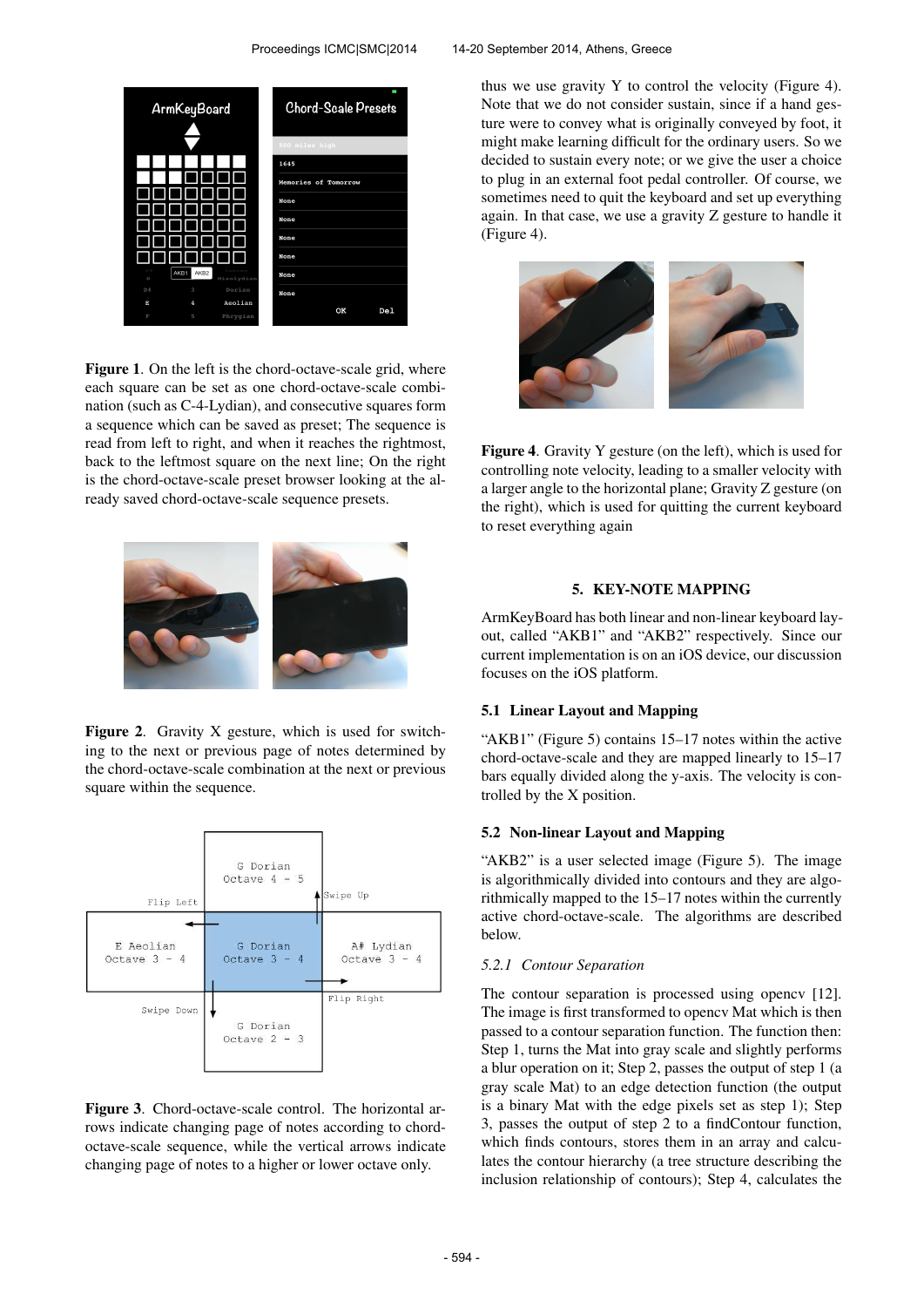

Figure 5. AKB1 (on the left) is a linear keyboard with a higher pitch at smaller y position value, and larger note velocity at larger x position value, each page contains 15– 17 notes; AKB2 (on the right) is a non-linear keyboard mapping the page of 15–17 notes to the detected contours within the user selected image, where the mapping procedure is based on the correlation between the importance of contours (or regions) and the tonal hierarchy of notes.

area of each contour, discards those below a certain size and deletes their nodes in the hierarchy; Step 5, creates an outer contour which is the whole screen subtracted by all the contours output by step 4. The output of all the above steps is an array of valid contours (each contour is itself an array of its vertices), and a hierarchy structure describing the inclusion relationship of these contours.

#### *5.2.2 Contour Ranking*

Remember that our goal is to map 15–17 notes to the contours, we need to decide which note to map to which contour. The minimal musical concern is, when the keyboard is being played, the notes being generated should at least imply the currently active chord-scale most of the time. Note that we would not demand it should "always" behave this way, but "most of the time". For example, in G-Ionian, the keyboard is supposed to generate notes that form a tonal gravity at G and imply G major chord most of the time, but sometimes it may also sound like C-Lydian (tonic at C).

We still need more assumptions to connect this musical concern to contours. We assume that most user tends to tap on: 1, a contour with a larger area; 2, a contour closer to the center of the screen; 3, a contour that contains more sub-contours. Based on how often most users will tap on a contour, its importance can be determined. Thus in the implementation, we rank the contours based on the weighted sum of the above three indices. This corresponds to how important a note is in implying a certain chord-scale, which will be discussed below.

#### *5.2.3 Tonal Hierarchy*

Similar to ranking contours, if we also rank the notes within a chord-scale, then what is left is to map the two rankings. According to [13], there is a certain tonal hierarchy within

Table 1. Tonal Hierarchies in ArmKeyBoard. L1 is the first level of notes which are to be mapped to regions with highest importance, and L2 to be mapped to regions with second highest scores, then L3 to be mapped to the least important regions.

| L1            | L2                | L <sub>3</sub> |
|---------------|-------------------|----------------|
| 1, 5, 3, 7    | 2, #4, 6          |                |
| 1, 5, 3, 7    | 2, 6              | 4              |
| 1, 5, 3, b7   | 2, 6              | 4              |
| 1, 5, b3, b7  | 2,4               | 6              |
| 1, 5, b3, b7  | 2, 4              | b6             |
| 1, 5, b3, b7  | 4                 | b2, b6         |
| 1, b5, b3, b7 | 4, b <sub>6</sub> | b2             |
| 1, 5, 3, b7   | 2, #4, 6          |                |
| 1, 3, b7      | #4, b6, b2, #2    | 5              |
| none          | none              |                |
| 1, 5, b3, 7   | 2, 4, 6           |                |
|               |                   |                |

a chord-scale being played in bebop style jazz music, and this finding actually corresponds to the avoid note issue [14]. The tonal hierarchy theory says during the performance of a certain chord-scale, some notes are more often heard than others. If the notes are to be divided into a hierarchy according to how often they appear, the first class contains chord notes, the second class contains those a whole step above the chord notes and finally those half step above, with exceptions. The avoid note issue says basically the same thing, but with "more often heard" replaced by "more often played". This is not coincidence, because both of them originate from jazz music; note also that the former one is from bebop jazz while the latter one from modal jazz. The chord-scale system belongs to modal jazz, a successor of bebop jazz. One might argue that not all music are jazz, and therefore the chord-scale system may not apply for everything. It is true, but the chord-scale system in the macro perspective is a very good generalization of both traditional harmony and some of the modern harmony. We admit that using the chord-scale system as a crucial cue in designing ArmKeyBoard is neither perfect nor complete, but to music itself, there is no absolute right or wrong, only different assumptions. In our design, the chord-scale system is the main assumption.

Using the tonal hierarchy theory, we come up with Table 1 which lists all the hierarchies [14] of some of the most frequently used chord-scales [15]. The scale degree notation is used instead of note names. Note that "Sym. Dim." stands for symmetrical diminished scale and it has no hierarchies in our implementation, which means that all the notes are equally important. To deal with hierarchy across octaves, we follow a rule which dictates that the same pitch-class belongs to the same hierarchy level and a pitch with a lower octave has a higher priority than a pitch with a higher octave.

### *5.2.4 The Final Mapping*

The final mapping is not so obvious as it may seem. Although we have a ranking of contours and a ranking of 15– 17 notes within a chord-scale, they are by no means simply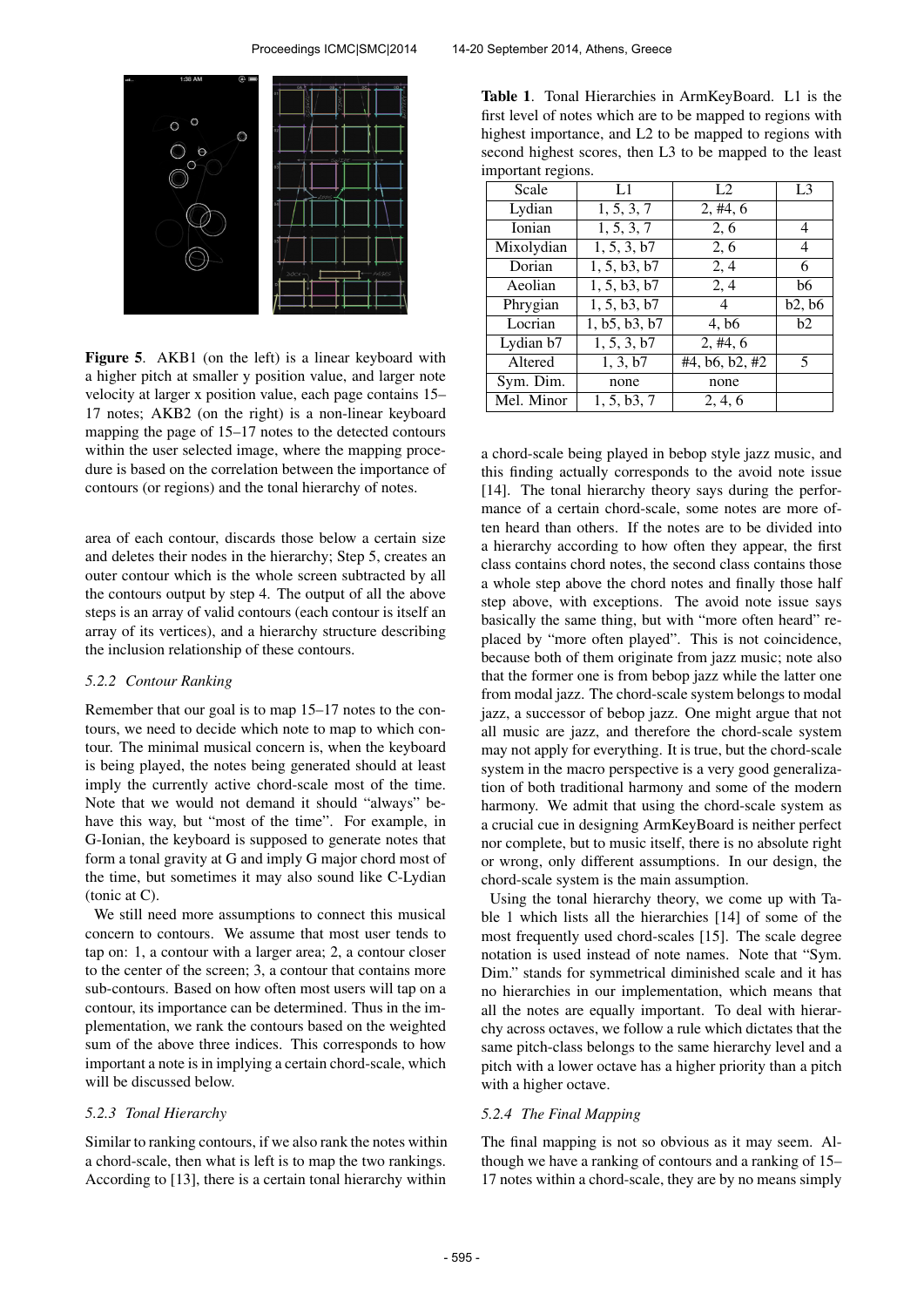1-to-1 mappings, because in reality we do not know how many contours there are and how large each of them is until the user selects an image. In view of this complication, we implement a simple but effective algorithm to do the final mapping:

- 1. Divide the screen size by the number of notes, and name the result  $RPN$ .
- 2. Look at the ratio =  $Area(constour)/RPN$  of the top item of the sorted contour list (we treat it like a stack). If  $ratio \geq 1$ , do step 3; otherwise do step 4. Repeat until no contour left in the stack.
- 3. Map notes to contour: pop the contour, pop the top  $ceil(ratio)$  notes and pair them up. Go back to step  $\mathcal{L}$
- 4. Map contours to note: pop the contour, pair it up with the first note. Add ratio to accum. If  $accum \geq 1$ , clear  $accum$  and pop the note. Go back to step 2.

With this, the most important notes are mapped to the most important contours, and contour with larger areas will contain more notes. But since multiple notes cannot be mapped to a single key, we need to decouple the notes within a contour that has more than one note. Instead of further separating a shape-unpredictable contour into several subcontours, we notice that the real "key" in question is composed of pixels, and thus we use a heuristic way to decouple the notes is to distribute their keys across the contour according to a formula related to pixels and their RGB value:

$$
noteIdx = ((X + Y)\%10 + (R + G + B))\%(15 \text{ or } 17)
$$

Where 15 or 17 is the number of notes. We try to make position affect less and RGB affect more, while making sure all the notes are included regardless of the image. With this final step, we finish our discussion about the design and implementation of ArmKeyBoard.

#### 6. EVALUATION

This section is divided into three parts. First, we talk about the evaluation framework, which is the basis of the whole evaluation. Then it comes to the evaluation method, which is designed according to the evaluation framework. And finally we give the evaluation result.

#### 6.1 Evaluation Framework

Reference [16] is a paper on how to evaluate digital musical instruments. Basically it divides the evaluation process into four perspectives, namely, the audience's perspective (in what sense an audience knows the performer is "performing"), the performer's perspective (can the instrument successfully translate the performer's idea into sound?), the designer's perspective (evaluating playability and playing experience) and the manufacturer's perspective (marketing consideration). Based on this framework as well as one of its practical use cases [17], and taking into account the current state of ArmKeyBoard, we decide to build our evaluation around two dimensions—audience experience and performer experience covering many dimensions in [16] while discarding some of them. For example, since the instrument is still in its initial stage, we omit the manufacturer's perspective, and since this instrument is not supposed to be only linear, it makes little sense to evaluate how well it can replicate existing musical clips. Besides, we also incorporate an important evaluation idea derived from a famous quote of Duke Ellington "If it sounds good, it IS good." [18] to be the very first and fundamental criterion of audience experience. Actually although ArmKey-Board tries to pack a lot of key-note pairs into a relatively small screen, it is by no means a piano with 88 keys. A piano keyboard, of course, is unparalleled in terms of musical expression if proficiently mastered, but still we are interested in to what extent, and how well, ArmKeyBoard can do by a non-pianist in terms of musical expressions.

#### 6.2 Evaluation Method

We gather evaluation results by questionnaires. According to the framework, we design two sets of questionnaires for audience experience and performer experience respectively.<sup>1</sup>

The audience experience questionnaire asks the audience to watch several videos capturing ArmKeyBoard played by a non-pianist either in improvisation scenario or solo scenario and then seeks the answers for: "Does it sound good?", "How much score will you give to the musical outcome of ...", "Piece 1 sounds like (choose from a variety of musical style)", etc. The questions are focused on the positive or negative ratings of musical outcomes, and not on the interaction between the performer and audience or whether the audience realizes the physical casualty relationship between the performer's gestures and the musical outcome.

The questionnaire of performer experience is to be filled in after the participants have played ArmKeyBoard in the solo scenario. Before they play, they are given the same instruction video showing them how to enter AKB1 and AKB2 and what are the gestures needed to control their expression. Beyond these, nothing else will interrupt the participant; the participant can ask the experimenter anything related during the test. The questions in this set are basically around the experience of using different images, the controlling mechanisms and multiple playability dimensions borrowed from [17], such as: "Do you think choosing different images will result in different music outcomes?", "How would you rate the chord-scale flipping mechanism?", "How much score will you give to the following aspects of the user experience of AKB1 - Fun", "How much score will you give to the following aspects of the user experience of AKB2 - Creativity", etc. To let the participants better understand those abstract items such as "Creativity", explanations are implied in the answering scale, such as a 0 is for "there isn't any creative points" and a 10 is for "there

<sup>1</sup> Links for the questionnaires and outcomes: [http:](http://gdriv.es/armkeyboardaudienceformfin) [//gdriv.es/armkeyboardaudienceformfin](http://gdriv.es/armkeyboardaudienceformfin) [http:](http://gdriv.es/armkeyboardperformerformfin) [//gdriv.es/armkeyboardperformerformfin](http://gdriv.es/armkeyboardperformerformfin)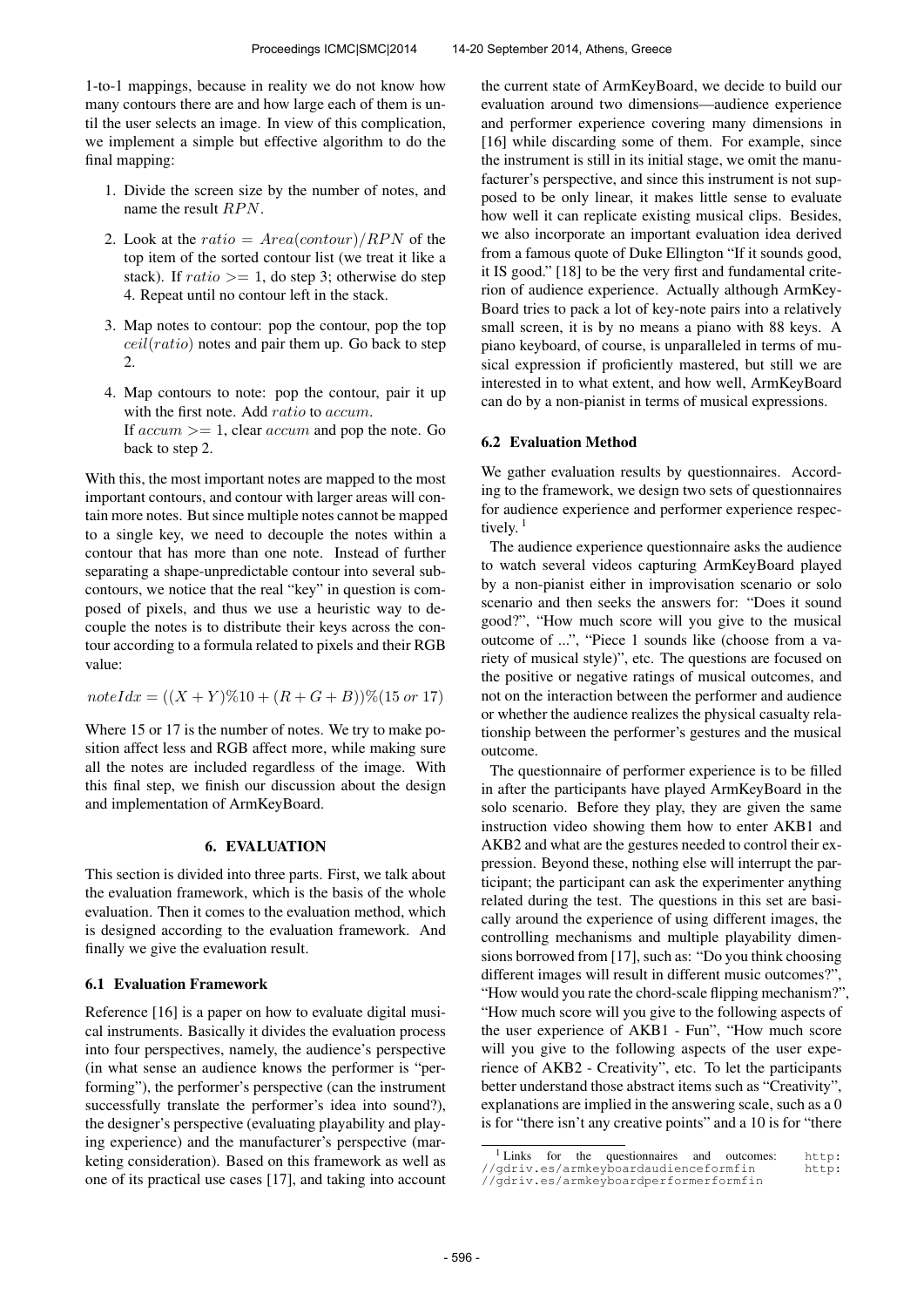are much room for a creative user to explore in terms of musical possibility".

The audience experience questionnaires are distributed via the authors' personal social networks on the Internet, and the receivers may further distribute them to their networks. The frontpage of the questionnaire link will inform the participant: "Thanks for your participation! This is a set of evaluation forms targeting the audience experience of a new musical expression interface. Please fill in both forms via the below two links, which takes you about 20 minutes. Please don't be afraid of being honest, because we have no idea who you might be. Your feedback will be very important to our research, therefore we sincerely appreciate your effort in offering help!" Thus the participants finish the questionanaires on their own computers without any interruption from the authors of this paper.

To gather results from the performer experience, we invite people we know to participate, and they are also told the same thing as shown above before filling in the evaluation. The duration of each evaluation case depends on subject's need, so as to let them explore Armkeyboard as much as possible. The average evaluation time is above 30 minutes. During the evaluation, the designer of Armkeyboard is with the evaluation subject in case he or she may have any questions. The designer keeps silent unless the subject raise a question regarding to Armkeyboard.

# 6.3 Evaluation Results and Discussions

The evaluation was closed on Jan. 19th 2014. All the summaries of the evaluation results are contained in the links provided in the last subsection. Here are some of them. All the scores are in a scale of 10.

# *6.3.1 Audience Experience*

There are totally 33 responses from improvisation evaluation and 31 from solo evaluation, 5 and 4 of them regard themselves as musicians or amateur musicians respectively. Actually there could have been more musicians since the classification questions are added to the questionnaire after a few responses. But this does not affect the overall result. The improvisation evaluation is summarized as follows:

- 30 say the musical outcome of video one (AKB1) sounds good, 29 say the musical outcome of video two (AKB2) sounds good.
- The average score of the musical outcome of video one and video two are 7.64 and 7.30, with standard deviation 1.75 and 1.93 respectively. While the average scores of the 5 musicians are both 7.6, with standard deviation 2.07 and 1.52 respectively.

The solo evaluation is summarized as follows:

- 23 say the musical outcome of video one (AKB1) sounds good, 26 say the musical outcome of video two (AKB2) sounds good.
- The average scores they give to the musical outcome of video one and video two are 6.90 and 6.84, with

standard deviation 2.23 and 2.07 respectively. While the average scores of the 4 musicians are 7.75 and 7.25, with standard deviation 2.06 and 3.40 respectively.

- In the "three musical outcomes with three different images" question, they are asked to rate how much the outcomes differ from each other in terms of the overall feeling; the average score is 5.3 with standard deviation 1.77, while the average score of musicians is 4.3 with standard deviation 1.50, where score 1 means "They are totally the same", and score 10 means "They are drastically different".
- Many of them regard piece 1 sound like jazz, while the answers to piece 2 vary.

It can be shown that ArmKeyBoard is quite satisfactory in that it got an average score of around 7 out of 10 in both improvisation and solo as rated by both non-musicians and musicians, and musicians seem appreciate the solo outcome more. For the open question "What do 3 - 5 sound like" in the solo evaluation, some musicians comment: "Debussy style of music" or "Most of the time it sounds like some one who doesn't know how to play the piano is trying to make some sound out of a piano. Some time it sounds like avant-grade music.", while a non-musician thinks: "to be honest it sounds like someone hitting the keyboard randomly, what eight year-old child would do when they are given a piano to play on." Comparing all the outcomes of AKB1 and AKB2, they all seem to like the former better, which may be due to their long-time exposure to linear musical outcomes. Interestingly in the solo evaluation, about 10 people say piece one sounds like jazz. So the conclusion here is that piece one is jazzy! As for piece two, 6 are for stochastic, 6 for Romanticism and 5 for Impressionism, and thus it can be concluded that for many people piece two is quite unstructured but at the same time contains some sort of meaning or beauty.

## *6.3.2 Performer Experience*

15 people participate in the performer experience evaluation:

- 14 of them agree choosing different images will result in different music outcomes.
- The average score of chord-scale flipping is 7.60, with standard deviation 1.55, octave flipping 7.60, with standard deviation 1.72, velocity control of AKB1 8.75, of AKB2 8.27, with standard deviation 1.06 and 1.39 respectively.
- Other average scores and standard deviations in a format of AKB1 (std) - AKB2 (std): Fun, 8.40 (1.50) - 7.53 (1.46); Controllability, 7.93 (1.58) - 6.47 (1.73); Learnability, 8.33 (1.45) - 6.87 (1.96); Creativity, 8.33 (1.45) - 7.87 (1.30); Repeatability, 7.13 (2.42) - 5.33 (2.55); Overall, 8.33 (1.11) - 7.13 (1.68).

The mapping algorithm of AKB2 based on tonal hierarchy has been successfully implemented, which leads to a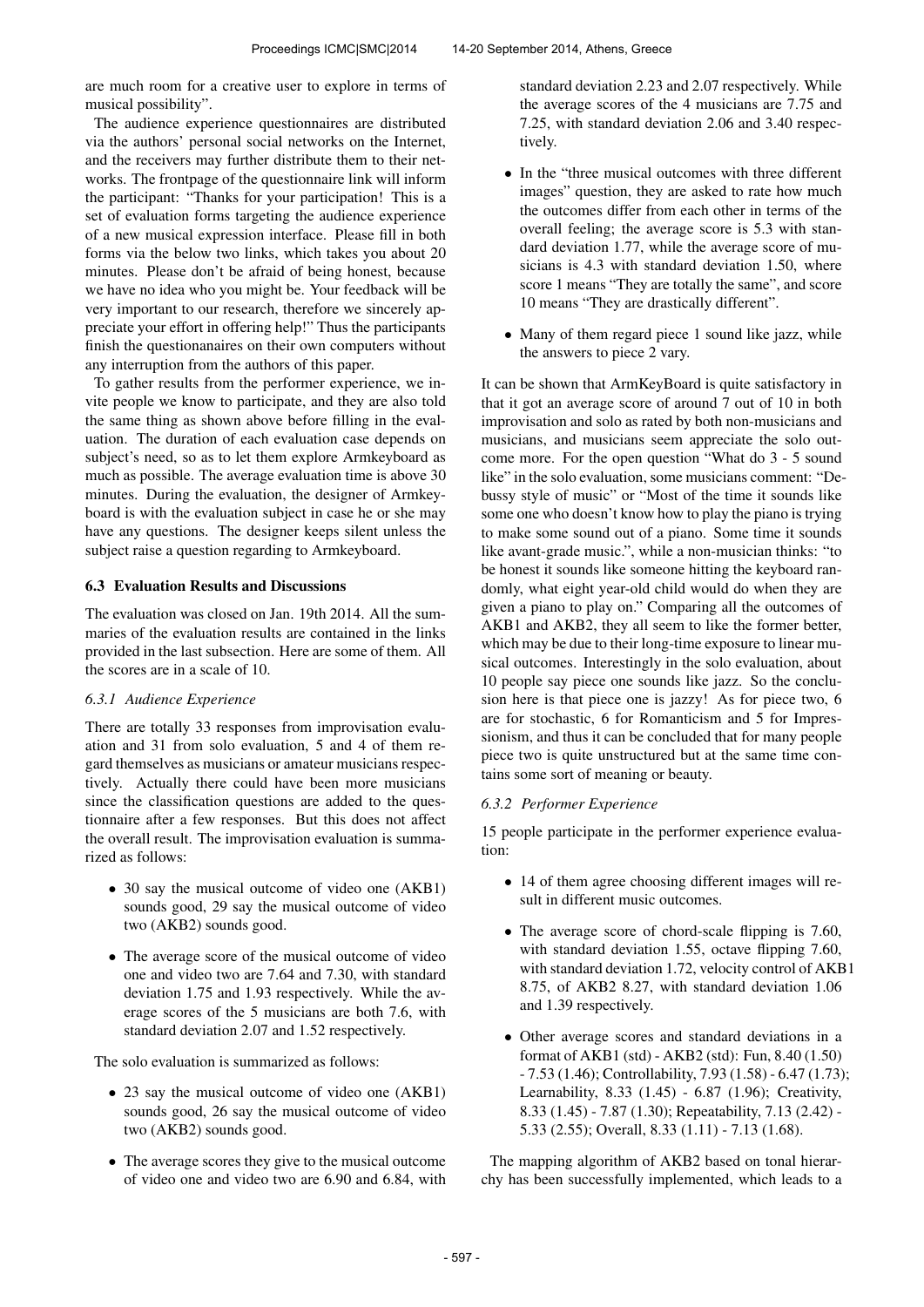different note distribution with a different image, and according to the third item of audience experience of the solo evaluation, although the overall feelings when different note distributions are played are not drastically different, they are different. The attitudes towards various control mechanisms are good, but with no base to compare within this evaluation. As with those other user experience dimensions, AKB1 always scores higher than AKB2, but still their average overall scores are both above 7. Below are some of the comments: "I like the first layout (AKB1) better because it's extremely convenient to use. I think the first layout is suitable for and will be attractive to both professionals as well as amateurs."; "It's hard to start with for musical novices ... AKB2 is not fun enough, although combining image and music is a very good idea, the musical outcome is not that good compared with AKB1, plus it can not repeat good phrase which might accidentally be played by users, thus they probably will not stick with AKB2."; "It would be great if there's more tutorial material and forum to share the creative art made by different artists (using ArmKeyBoard)."

Most results are as expected, since AKB2 is a non-linear keyboard, it is doomed to have controllability, learnability and repeatability problems, but what is not quite as expected is AKB2's low scores on fun and creativity. A possible explanation would be most of the participants, and even the authors themselves, have not spent much time playing with AKB2 thus they might have no idea how much musical possibilities could there be by feeding and playing it with hundreds of different images. This explanation somewhat corresponds to a comment from one player, who propose that if more time are allowed in the evaluation, he will definitly find AKB2 more interesting to play with. Theoretically speaking, AKB2 is more capable than AKB1 in terms of musical expression, since AKB2 is armed with arbitrary keyboard layout and non-linear note mapping, which are superset of a fix layout and linear note mapping. So we argue that AKB2 actually will be a more interesting choice if more time is spent to explore its various possibilities.

#### 7. CONCLUSION

In this paper, we introduce the design concept of ArmKey-Board, which came from the three deficiencies of traditional keyboard instruments and existing mobile keyboard instruments: 1. big size; 2. difficult to learn; 3. linear. Then based on the knowledge of two types of keyboard layout (linear, non-linear) and three characteristics of the smart phone (musical novice users, small screen size and programmability), the design details of ArmKeyBoard are elaborated, including the chord-scale and octave flipping mechanism, velocity control mechanism, linear noteposition mapping and non-linear note-contour mapping algorithm based on tonal hierarchy theory. Finally the evaluation framework and method are described, and results are provided for audience experience and performer experience respectively. The results are quite positive in both the audience's and the performer's dimension, while the linear layout is more positive than the non-linear one.

Prompted in part by some of the feedbacks from the evaluation forms, the authors are now considering further possible improvements. Specifically, some AI modules will be added to ArmKeyBoard to: 1. automate the chordscale grid setting procedure by analyzing an image, that is, to map an image's feeling to a specific chord-scale progression; 2. automate the improvisation by auto-flipping chord-scales—i.e., to let the device listen to the backing and get the right chord-scale at the right time; 3. automate the playing process, that is, to make the device "know" and suggest what a user should play in order to make good melodies.

# 8. ACKNOWLEDGMENTS

We'd like to give special thanks to Qing Cai, who helped us record the performer instruction video and provided us a lot of constructive feedbacks on the design. Thank Yixin Cao for many initial testings. Thank Shuting Chen, without whom the name of this keyboard wouldn't have come to our mind. And of course, thank all the participants who took part in our evaluations.

#### 9. REFERENCES

- [1] M. Uchida, "Mitsuko Uchida on Schoenberg's Piano Concerto," [https://www.youtube.com/watch?v=](https://www.youtube.com/watch?v=PmWRttCo7lo) [PmWRttCo7lo,](https://www.youtube.com/watch?v=PmWRttCo7lo) accessed: 2014-1-3.
- [2] iGrand Piano, [http://www.ikmultimedia.com/products/](http://www.ikmultimedia.com/products/igrandiphone/) [igrandiphone/,](http://www.ikmultimedia.com/products/igrandiphone/) accessed: 2014-01-10.
- [3] Piano Sharp, [http://rambax.com/pianosharp.html,](http://rambax.com/pianosharp.html) accessed: 2014-01-8.
- [4] P. R. Cook, "Principles for Designing Computer Music Controllers," in *Proceedings of the International Conference on New Interfaces for Musical Expression*, 2001, pp. 3–6.
- [5] GarageBand for iOS, [http://www.apple.com/ios/](http://www.apple.com/ios/garageband/) [garageband/,](http://www.apple.com/ios/garageband/) accessed: 2014-01-8.
- [6] M. M. Gao, "CYCLIC-N, a Real-time Mobile Multitouch Application for Composition, Improvisation and Education," in *Proceedings of the International Computer Music Conference*, 2011, pp. 79–82.
- [7] S. Maupin, D. Gerhard, and B. Park, "Isomorphic Tessellations for Musical Keyboards," in *Proceedings of Sound and Music Computing Conference*, 2011, pp. 471–478.
- [8] D. Ellington, M. Davis, J. Coltrane, etc., *The Real Book*, 5th ed. Hal Leonard.
- [9] KONTAKTS, [http://www.native-instruments.com/](http://www.native-instruments.com/en/products/komplete/synths-samplers/kontakt-5/) [en/products/komplete/synths-samplers/kontakt-5/,](http://www.native-instruments.com/en/products/komplete/synths-samplers/kontakt-5/) accessed: 2014-1-14.
- [10] N. Kruge and G. Wang, "MadPad : A Crowdsourcing System for Audiovisual Sampling," in *Proceedings of the International Conference on New Interfaces for Musical Expression*, 2011, pp. 185–190.